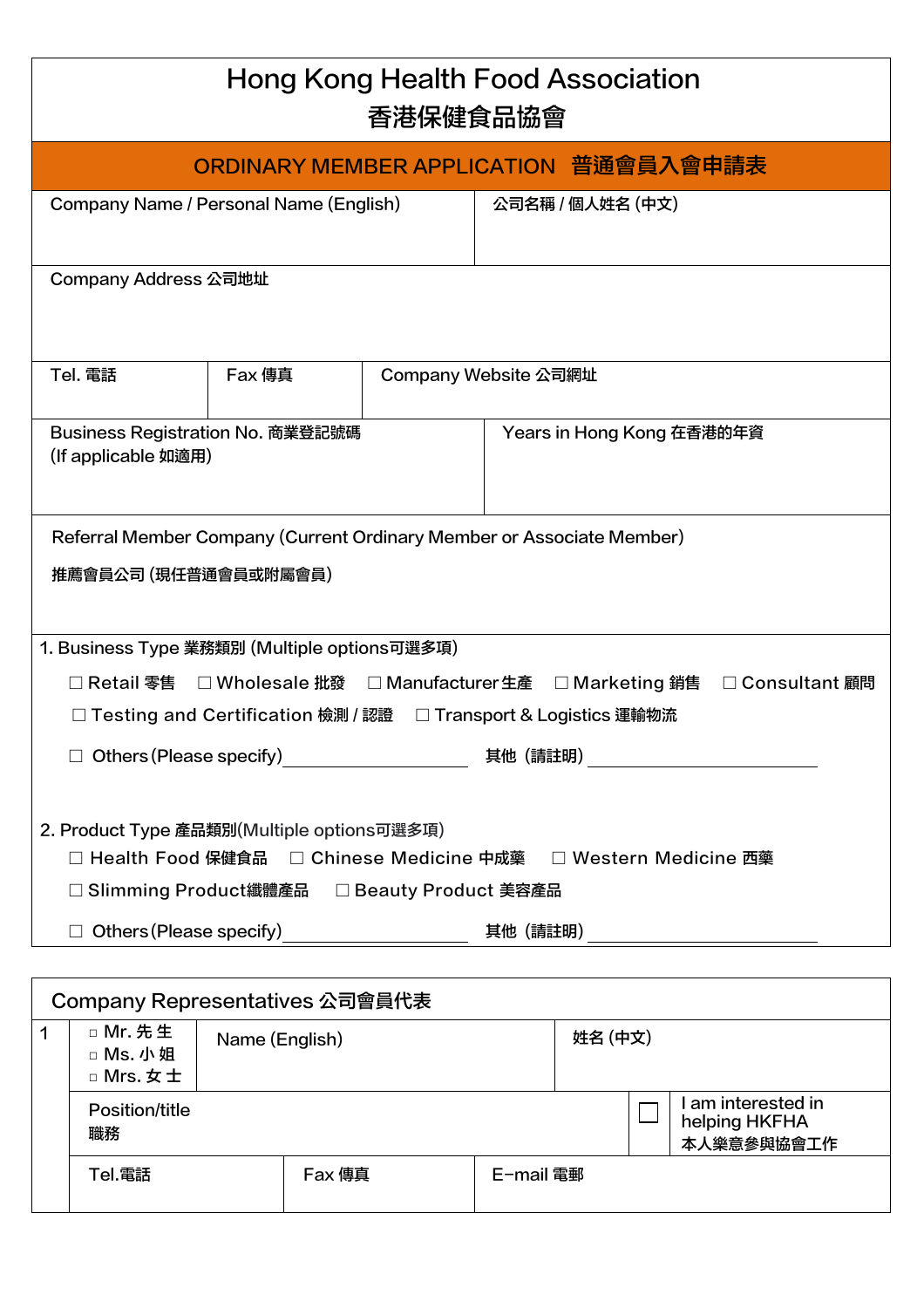| $\overline{2}$ | □ Mr. 先生<br>□ Ms. 小姐<br>□ Mrs. 女士 | Name (English) |               | 姓名 (中文)   |         |  |                                                   |
|----------------|-----------------------------------|----------------|---------------|-----------|---------|--|---------------------------------------------------|
|                | Position/title<br>職務              |                |               |           |         |  | I am interested in<br>helping HKFHA<br>本人樂意參與協會工作 |
|                | Tel.電話                            |                | <b>Fax</b> 傳真 | E-mail 電郵 |         |  |                                                   |
| 3              | □ Mr. 先生<br>□ Ms. 小姐<br>□ Mrs. 女士 | Name (English) |               |           | 姓名 (中文) |  |                                                   |
|                | Position/title<br>職務              |                |               |           |         |  | I am interested in<br>helping HKFHA<br>本人樂意參與協會工作 |
|                | Tel.電話                            |                | <b>Fax</b> 傳真 | E-mail 電郵 |         |  |                                                   |

Please issue a crossed check payable to : "The Hong Kong Health Food Association Limited" 請寫劃線支票抬頭人:『香港保健食品協會有限公司』

We hereby enclose:

Ordinary Membership: Membership subscription & Entrance fee (one time only) Total Amount

茲附上普通會員會費 HK\$4,800 / \$3,550\* + 入會費 (一次性收費) HK\$1,500 = 總數合共 HK\$6,300 / \$5,050\*

Check no. 支票號碼 Name of Bank 銀行名稱

\* Please delete as appropriate. 請刪去不適用的

\* Please note entrance fee and annual fee are non-refundable. 繳交之入會費及年費不能退款

Declaration: We/ I agree to abide by HKHFA Memorandum & Articles of the Association and permit HKHFA to announce our/ my membership. 聲明: 本公司/機構/本人同意遵守協會章程, 並容許協會公告會籍。

Applicant signature with company seal 公司代表簽署及蓋章 Date 日期